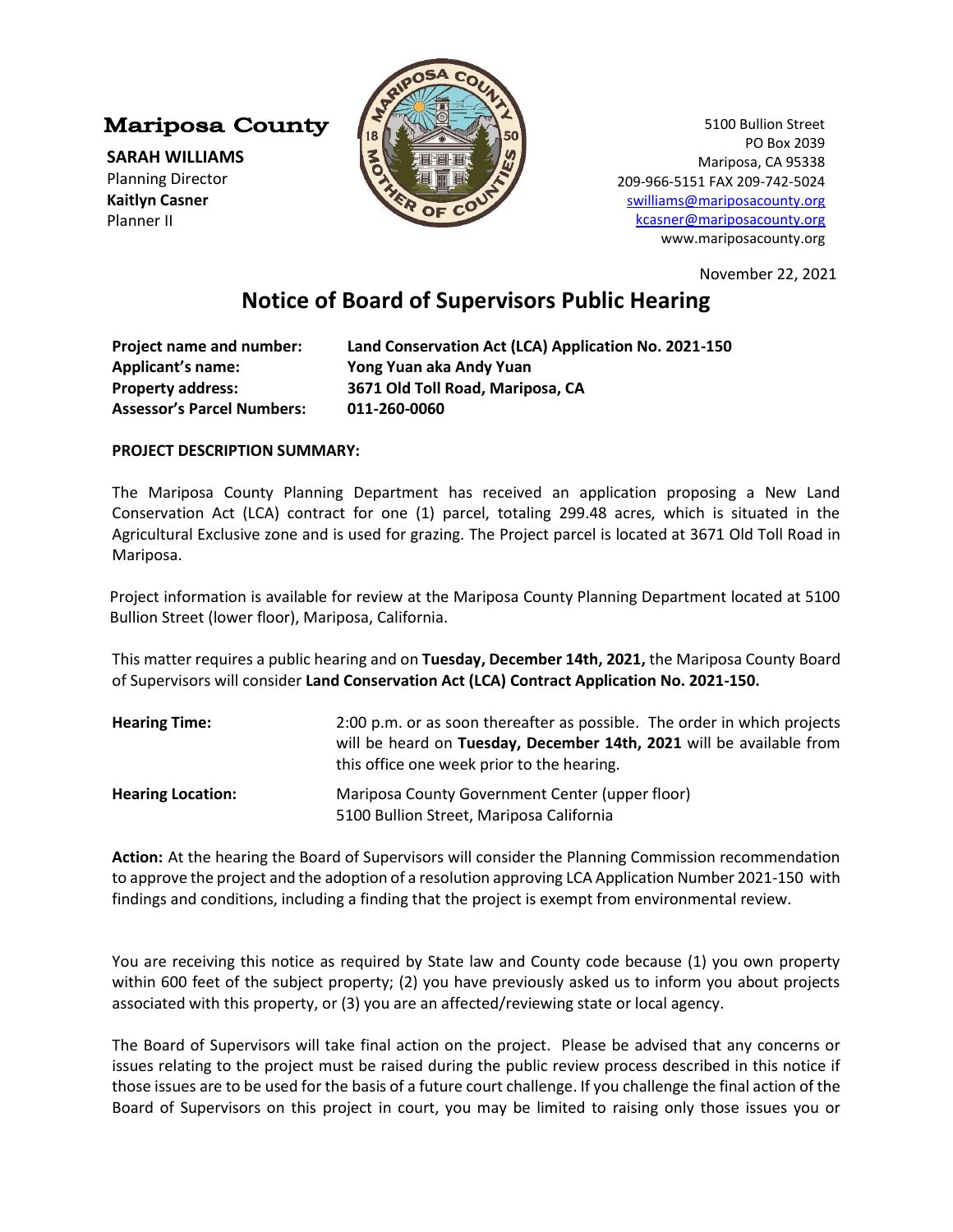someone else raised at the public hearing described in this notice, the Board of Supervisors public hearing, or in written correspondence delivered to the Planning Commission or Board of Supervisors at, or prior to, the public hearings.

**PUBLIC COMMENT**: Written comments on the project may be submitted now, and at any time during the public review period up to, and including, the public meeting time. Comments received prior to December 7, 2021, will be included in the staff report packet and comments received up to December 14, 2021, will be provided to the Board of Supervisors at the meeting. Written comments may be submitted to Kaitlyn Casner, Planner II, Mariposa County Planning Department, PO Box 2039, Mariposa, CA 95338; hand delivered to 5100 Bullion Street, Mariposa, CA 95338; or by email at kcasner@mariposacounty.org. The staff report for the project will be available at least one week prior to the meeting at www.mariposacounty.org/planning and at the front counter of the Mariposa County Planning Department. The Planning Department is located at 5100 Bullion Street, Mariposa, CA 95338.

For further information, contact Kaitlyn Casner, Planner II, at (209)966-5151 or by email at [kcasner@mariposacounty.org.](mailto:kcasner@mariposacounty.org)

You may also write us at P.O. Box 2039 Mariposa CA 95338, or drop by the office at 5100 Bullion Street (lower floor), Mariposa to review available information.

Sincerely,

Partyr Can

Kaitlyn Casner Planner II



Please leave posted until 5pm December 14, 2021

**Attachments:** Project Vicinity Map